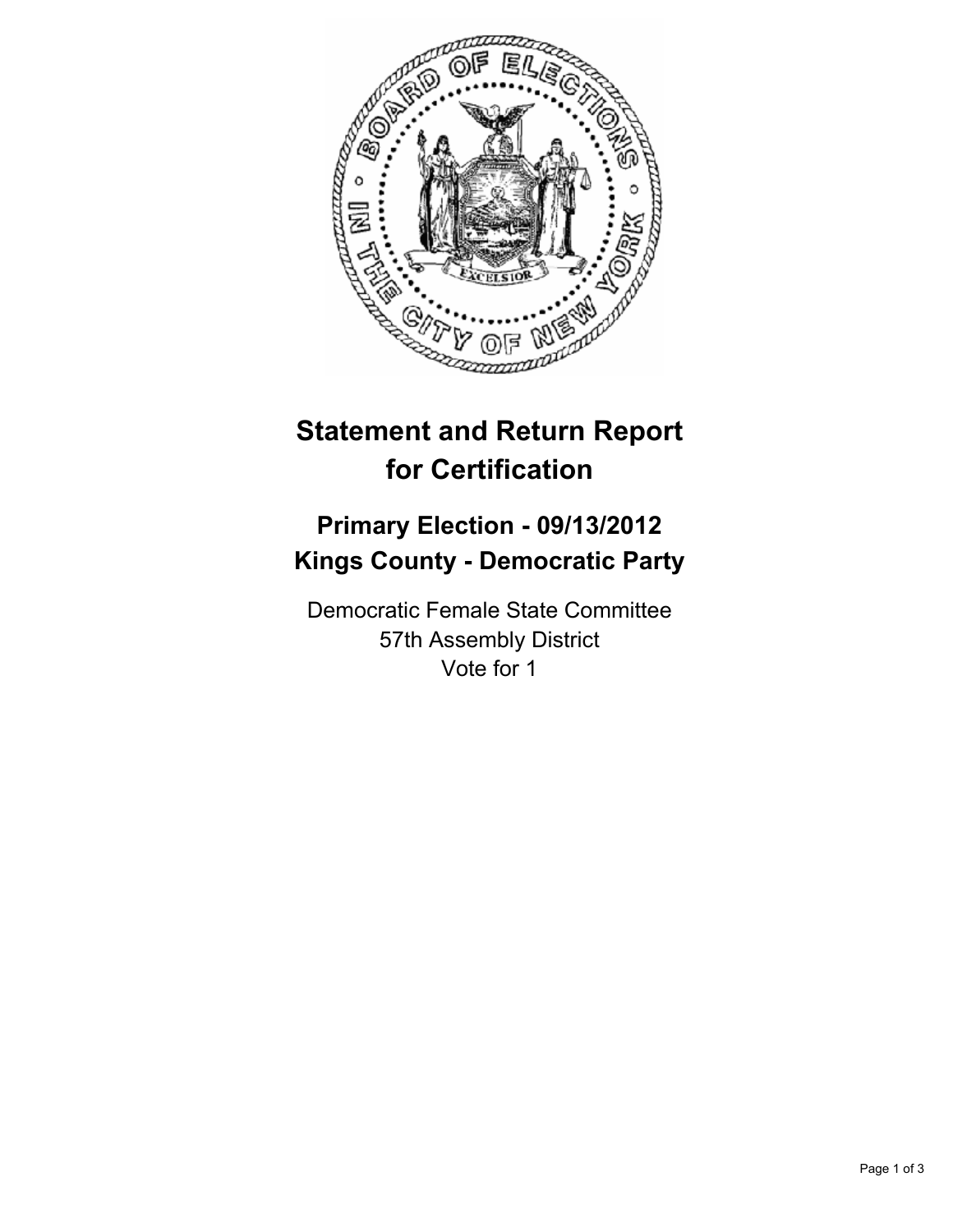

## **Assembly District 57**

| <b>PUBLIC COUNTER</b>                                    | 7,072          |
|----------------------------------------------------------|----------------|
| <b>EMERGENCY</b>                                         | 0              |
| ABSENTEE/MILITARY                                        | 262            |
| <b>FEDERAL</b>                                           | 0              |
| <b>SPECIAL PRESIDENTIAL</b>                              | 0              |
| <b>AFFIDAVIT</b>                                         | 120            |
| <b>Total Ballots</b>                                     | 7,454          |
| Less - Inapplicable Federal/Special Presidential Ballots | 0              |
| <b>Total Applicable Ballots</b>                          | 7,454          |
| <b>RENEE T. COLLYMORE</b>                                | 2,819          |
| <b>WENDY A. WASHINGTON</b>                               | 2,038          |
| <b>FARYCE B. MOORE</b>                                   | 1,850          |
| ADITI CHANDAK (WRITE-IN)                                 | 1              |
| DEBORAH SITTIN (WRITE-IN)                                | 1              |
| ELIZABETH ENGLISH (WRITE-IN)                             | 1              |
| ELLEN GAUBER (WRITE-IN)                                  | 1              |
| EMILY THOMPSON (WRITE-IN)                                | 1              |
| EMMA ANDERSON (WRITE-IN)                                 | $\mathbf{1}$   |
| <b>GLORIA RICHARDS (WRITE-IN)</b>                        | $\mathbf{1}$   |
| LARA GENOVESI (WRITE-IN)                                 | $\mathbf{1}$   |
| LINCOLN RESTLER (WRITE-IN)                               | $\overline{2}$ |
| MARGARET O SPILLANE (WRITE-IN)                           | 1              |
| ROBERT T. JOHNSON (WRITE-IN)                             | 1              |
| UNATTRIBUTABLE WRITE-IN (WRITE-IN)                       | 10             |
| <b>Total Votes</b>                                       | 6,729          |
| Unrecorded                                               | 725            |